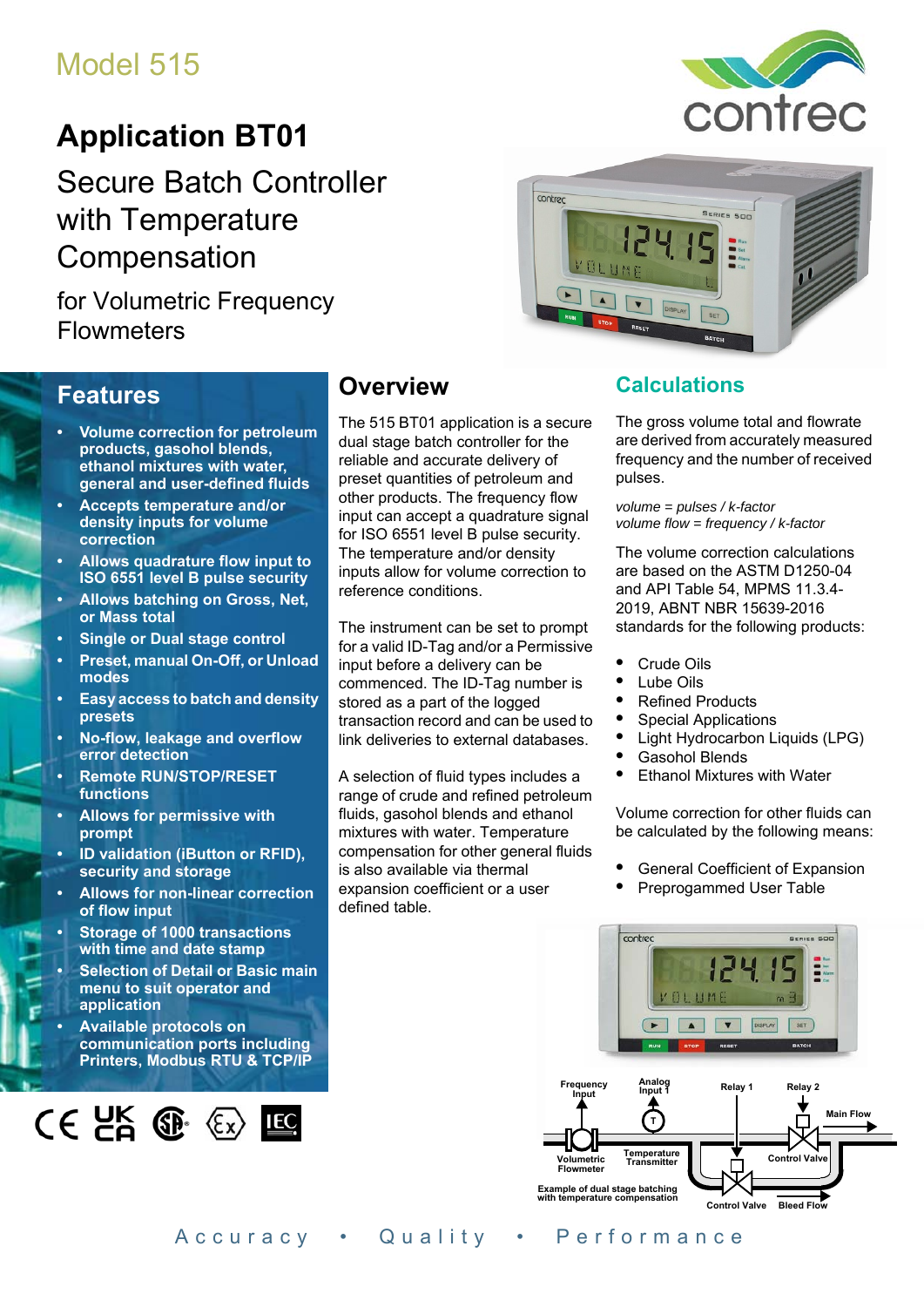### **Displayed Information**

The front panel display shows the current values of the input variables and the results of the calculations. A list of the variables for this application and their type (total or rate) is shown at the end of this document.

The instrument can be supplied with a real-time clock for storage of up to 1000 transactions with time and date stamps.

### **Communications**

There are two communication ports available as follows:

- **•** COM-1 RS-232 port
- **•** COM-2 RS-485 port (optional) or Ethernet (optional)

The ports are available for remote data reading, printouts and for initial application loading of the instrument.

### **Isolated Outputs**

The opto-isolated outputs can be configured to retransmit any main menu variable or provide various error/control signals (flow error, pump control, end-of-batch, etc.). One output is standard, a second output is available as an option.

### **Relay Outputs**

The relay outputs 1 and 2 are used to control the flow of product for each delivery. These contacts are normally open and can be used to drive external relays, valves, pump circuits etc. The advanced option provides another two relays that can be used as fully programmable alarms for any rate type variable.

### **Software Configuration**

The instrument can be programmed to suit the particular application needs and the flexible I/O can be assigned as required. Program settings can be changed either via the front panel (depending on assigned access levels) or via the 500 Series Program Manager (500-PM software).

The instrument stores all set-up parameters, totals and logged data in non-volatile memory with at least 30 years retention.

## **Dimension Drawings**

## **Part Number**

515.XXXXXX-BT01 see **[Product Codes](#page-3-0)** to select required features

Default Application software: 515-BT01-000000

## **Analog Input Types**

Any analog input can be set to accept a 4-20 mA, 0-5 V or 1-5V signal, while any inputs assigned to a temperature sensor can also be set to accept a PT100 or PT500 signal.

### **Terminal Designations**

| <b>Terminal</b><br>Label           |                    |                | <b>Designation</b>      | <b>Comment</b>                                     |  |
|------------------------------------|--------------------|----------------|-------------------------|----------------------------------------------------|--|
| 1                                  | <b>FINP</b>        | $1+$           | Frequency Input 1+      | Volumetric Flow Input 1                            |  |
| $\mathfrak{p}$                     | <b>FINP</b>        | $2+$           | Frequency Input 2+      | Volumetric Flow Input 2                            |  |
| 3                                  | SG                 |                | Signal ground           |                                                    |  |
| 5                                  | EXC V              | $2+$           | Excitation Term 2+      | For AINP1 RTD Input                                |  |
| $\overline{7}$                     | AINP1              | $+$            | Analog Input ch $1 (+)$ | Temperature Input                                  |  |
| 8                                  |                    | $\overline{a}$ | Analog Input ch 1 (-)   |                                                    |  |
| 9                                  | AINP <sub>2</sub>  | $\ddot{}$      | Analog Input ch 2 (+)   | Density Input                                      |  |
| 10                                 |                    |                | Analog Input ch 2 (-)   |                                                    |  |
| 15                                 | Vo                 | $\ddot{}$      | 8-24 volts DC output    | Overload protected                                 |  |
| 16                                 | G                  | $\overline{a}$ | <b>DC Ground</b>        |                                                    |  |
| 17                                 | Vi                 | $\ddot{}$      | DC power input          | DC power in 12-28V                                 |  |
| 18                                 | <b>SH</b>          | Е              | Shield terminal         |                                                    |  |
| 19                                 | <b>RS485</b>       | $\ddot{}$      | $\overline{RS485}(+)$   | Optional RS485 port may                            |  |
| 20                                 | COM-2              | $\overline{a}$ | RS485(-)                | be replaced by Ethernet                            |  |
| 21                                 | port               | G              | RS485 ground            | port.                                              |  |
| 22                                 |                    | $1+$           | Switch 1                | Remote Run                                         |  |
| 23                                 |                    | $2+$           | Switch <sub>2</sub>     | <b>Remote Stop/Reset</b>                           |  |
| 24                                 | LOGIC              | $3+$           | Switch 3                | Permissive Input                                   |  |
| 25                                 | <b>INPUTS</b>      | 4+             | Switch 4                | CAL Switch - In field<br>access protection         |  |
| 26                                 |                    | C-             | Signal ground           |                                                    |  |
| 27                                 | OUT1               | $\ddot{}$      | Output $ch 1 (+)$       |                                                    |  |
| 28                                 |                    |                | Output ch 1 (-)         |                                                    |  |
| 29                                 | OUT <sub>2</sub>   | $\ddot{}$      | Output $ch 2 (+)$       |                                                    |  |
| 30                                 |                    |                | Output ch 2 (-)         |                                                    |  |
| 31                                 |                    | <b>RC</b>      | Relay Common 1-2        | Term 31 - Common 1-4<br>on legacy option card      |  |
| 32                                 |                    | R1             | Relay <sub>1</sub>      | Single Stage Control                               |  |
| 33                                 | <b>RELAYS</b>      | R <sub>2</sub> | Relay 2                 | Dual Stage Control                                 |  |
| 34                                 |                    | R3             | Relay 3                 |                                                    |  |
| 35                                 |                    | R4             | Relay 4                 |                                                    |  |
| 36                                 | RC                 |                | Relay common 3-4        | Term 36 only available on<br>new style option card |  |
| E                                  |                    | E              | Mains ground            |                                                    |  |
| N                                  | AC<br><b>MAINS</b> | N              | Mains neutral           | AC power in 100-<br>240VAC                         |  |
| A                                  |                    | A              | Mains active            |                                                    |  |
| RS232 COM-1 port 9-pin serial port |                    |                |                         |                                                    |  |

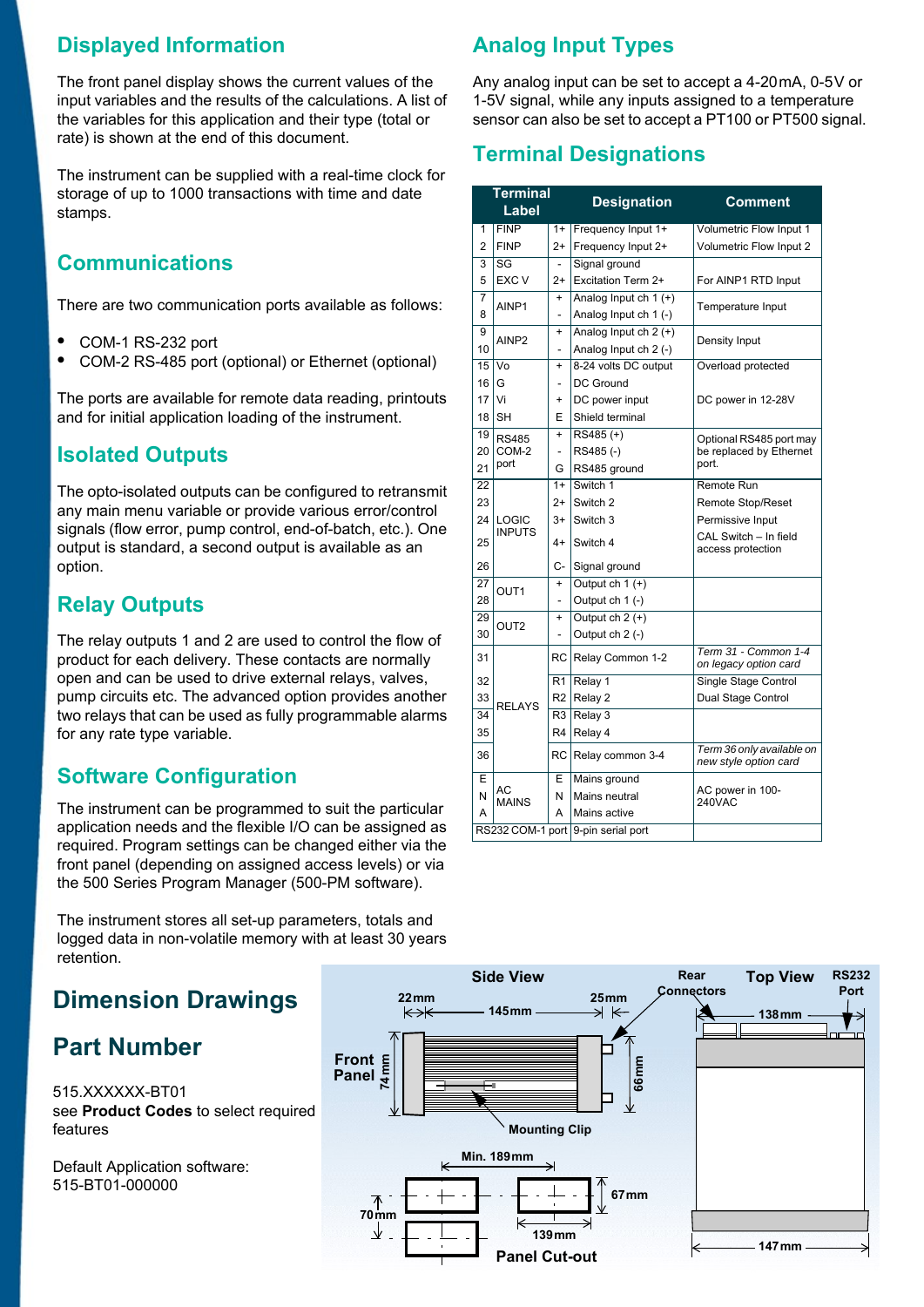# **Specifications**

### **Operating Environment**

| <b>Temperature</b>                  | +5°C to +40°C (standard - no coating)<br>-20°C to +60°C (with conformal coating)<br>-30°C to +60°C (ExD housing with heater) |
|-------------------------------------|------------------------------------------------------------------------------------------------------------------------------|
| <b>Humidity</b>                     | 0 to 95% non condensing (conformal coating)<br>5% to 85% non condensing (no coating)                                         |
| <b>Power Supply</b>                 | 100-240 V AC (+/-10%) 50-60 Hz (+/-10%) or<br>12-28 V DC                                                                     |
| <b>Consumption</b>                  | 10W (max) Overvoltage category II                                                                                            |
| <b>Protection</b>                   | Sealed to IP65 (Nema 4X) when panel mounted                                                                                  |
| <b>Dimensions</b><br>(panel option) | 147mm (5.8") width<br>74mm (2.9") height<br>170mm (6.6") depth (behind the panel)                                            |

### **Display**

| <b>Type</b>        | Backlit LCD with 7-digit numeric display and<br>11-character alphanumeric display |
|--------------------|-----------------------------------------------------------------------------------|
| <b>Digits</b>      | 15.5mm (0.6") high                                                                |
| <b>Characters</b>  | 6mm (0.24") high                                                                  |
| <b>LCD Backup</b>  | Last data visible for 15 min after power down                                     |
| <b>Update Rate</b> | 0.3 second                                                                        |

#### **Non-volatile Memory**

**Retention** > 30 years

**Data Stored** Setup, Totals and Logs

#### **Approvals Electrical & Interference** UKCA, CE, CSA compliance **Enclosure** Ex d Enclosure - ATEX & IECEx available for hazardous area (CSA Pending). Field Mount Enclosure - UKCA, CE, CSA safe area weather proof enclosure. Other - RoHS compliant

### **Real Time Clock (Optional)**

| <b>Battery Type</b> | 3 volts Lithium button cell<br>- For Issue 7 option card, type CR2450N<br>manufactured by Renata only<br>- For conformal coated 'C' version, type BR2032<br>manufactured by Panasonic only<br>- For non-conformal coated versions, type<br>BR2032 and CR2032 manufactured by<br>Panasonic or Sony |
|---------------------|---------------------------------------------------------------------------------------------------------------------------------------------------------------------------------------------------------------------------------------------------------------------------------------------------|
| <b>Battery Life</b> | 5 years (typical)                                                                                                                                                                                                                                                                                 |

#### **Frequency Input (General)**

| Range                   | 0 to 10kHz for Pulse input type<br>0 to 5 kHz for Coil & NPS input types<br>(3kHz for pulse security) |
|-------------------------|-------------------------------------------------------------------------------------------------------|
| Overvoltage             | 30V maximum                                                                                           |
| <b>Update Time</b>      | $0.3$ sec                                                                                             |
| <b>Cutoff frequency</b> | Programmable                                                                                          |
| Configuration           | Pulse, coil or NPS input                                                                              |
| <b>Non-linearity</b>    | Up to 10 correction points                                                                            |
| Pulse                   |                                                                                                       |

#### **Signal Type** CMOS, TTL, open collector, reed switch **Threshold** Signals switch below 1.3 & above 2 volts **Coil Signal Type** Turbine and sine wave **Sensitivity** 15mV minimum amplitude (typical)

| <b>NPS</b> |  |  |
|------------|--|--|

**Signal Type** NPS sensor to Namur standard

| <b>Analog Input (General)</b>          |                                                                            |
|----------------------------------------|----------------------------------------------------------------------------|
| Overcurrent                            | 100mA absolute maximum rating<br>(30mA for 4-20mA inputs)                  |
| <b>Update Time</b>                     | $< 1.0$ sec                                                                |
| Configuration                          | RTD, 4-20mA, 0-5V and 1-5V input                                           |
| Non-linearity                          | Up to 20 correction points (some inputs)                                   |
|                                        |                                                                            |
| <b>RTD Input</b><br><b>Sensor Type</b> | PT100 & PT500 to IEC 751                                                   |
| <b>Connection</b>                      | <b>Four Wire</b>                                                           |
| Range                                  | -200 $^{\circ}$ C to 350 $^{\circ}$ C                                      |
|                                        | -200 $\degree$ C to 800 $\degree$ C (PT100 extended range)                 |
| <b>Accuracy</b>                        | 0.1°C typical<br>0.2°C typical (PT100 extended range)                      |
| 4-20 mA Input                          |                                                                            |
| <b>Impedance</b>                       | 100 Ohms (to common signal ground)                                         |
| <b>Accuracy</b>                        | 0.05% full scale $(20^{\circ}C)$<br>0.1% (full temperature range, typical) |
| 0-5 or 1-5 Volts Input                 |                                                                            |
| Impedance                              | 10 MOhms (to common signal ground)                                         |
| Accuracy                               | 0.05% full scale $(20^{\circ}C)$                                           |
|                                        | 0.1% (full temperature range, typical)                                     |
| <b>Logic Inputs</b>                    |                                                                            |
| <b>Signal Type</b>                     | CMOS, TTL, open collector, reed switch                                     |
| Overvoltage                            | 30V maximum                                                                |
| <b>Relay Output</b>                    |                                                                            |
| <b>No. of Outputs</b>                  | 2 relays plus 2 optional relays                                            |
| Voltage                                | 250 volts AC, 30 volts DC maximum                                          |
| Current                                | (solid state relays use AC only)<br>3A maximum - mechanical relays         |
|                                        | 1.5A maximum - solid state relays                                          |
| <b>Communication Ports</b>             |                                                                            |
| Ports                                  | COM-1 RS-232 port                                                          |
|                                        | COM-2 RS-485 or Ethernet port (optional)                                   |
| <b>Baud Rate</b>                       | 2400 to 19200 baud                                                         |
| <b>Parity</b><br><b>Stop Bits</b>      | Odd, even or none<br>1 or 2                                                |
| Data Bits                              | 8                                                                          |
| <b>Protocols</b>                       | ASCII, Modbus RTU, Modbus TCP/IP (Ethernet                                 |
|                                        | Port), Printer, ID-Tag, ID-RF-1                                            |
| <b>Transducer Supply</b>               |                                                                            |
| <b>Voltage</b>                         | 8 to 24 volts DC, programmable                                             |
| Current                                | 70mA @ 24V, 120mA @ 12V maximum                                            |
| <b>Protection</b>                      | Power limited output                                                       |
| <b>Isolated Output</b>                 |                                                                            |
| <b>No. of Outputs</b>                  | 2 configurable outputs                                                     |
| Configuration                          | Pulse/Digital or 4-20mA output                                             |
| <b>Pulse/Digital Output</b>            |                                                                            |
| <b>Signal Type</b>                     | Open collector                                                             |
| Switching                              | 200mA, 30 volts DC maximum                                                 |
| Saturation<br><b>Pulse Width</b>       | 0.8 volts maximum<br>Programmable: 10, 20, 50, 100, 200 or 500ms           |
|                                        |                                                                            |
| 4-20 mA Output                         |                                                                            |
| <b>Supply</b>                          | 9 to 30 volts DC external                                                  |
| Resolution                             | $0.05\%$ full scale                                                        |
| Accuracy                               | $0.05\%$ full scale (20°C)<br>0.1% (full temperature range, typical)       |

*Important: Specifications are subject to change without notice.*